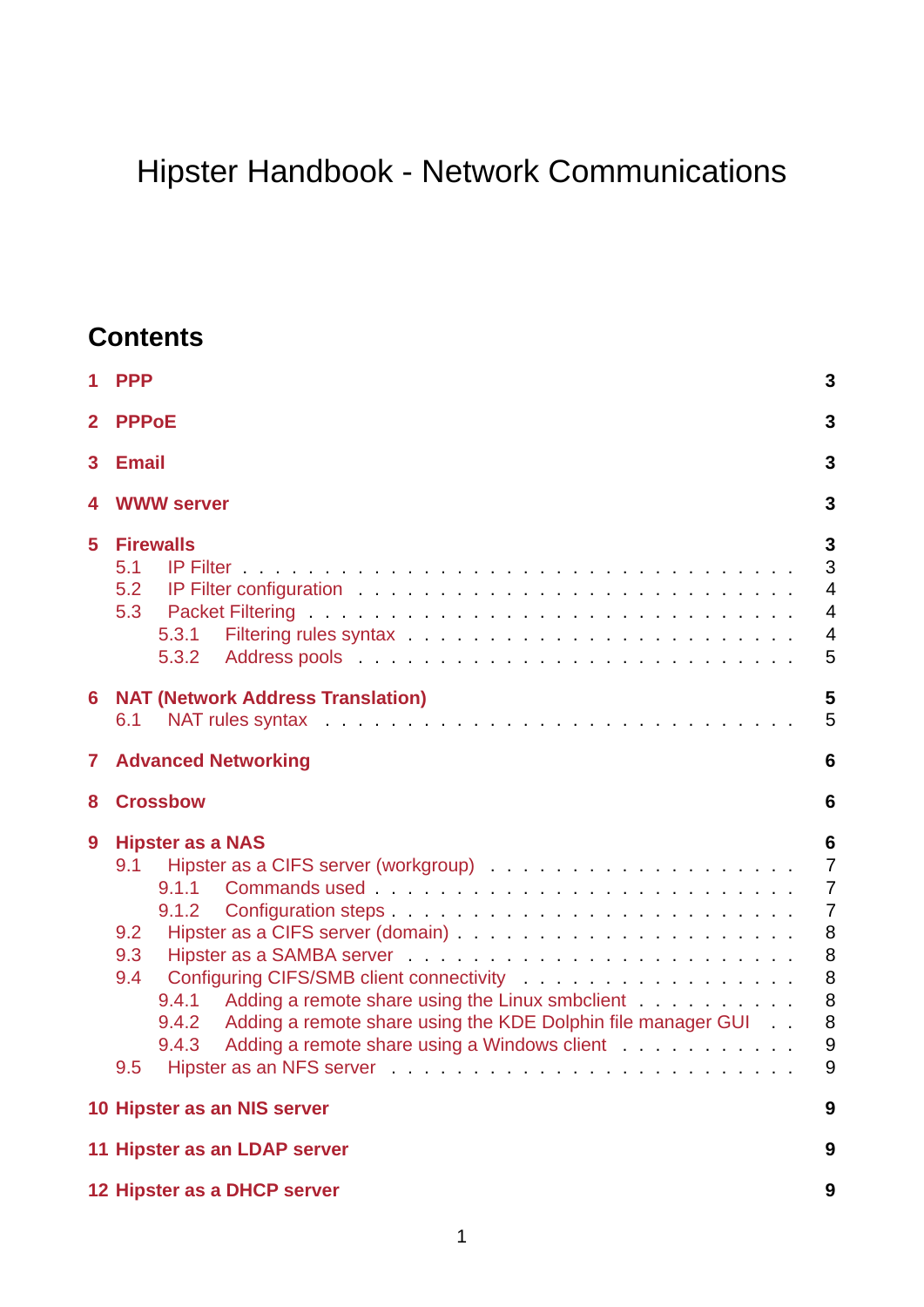| 13 Hipster as an FTP server  | 9 |
|------------------------------|---|
| 14 Hipster as a DNS server   | 9 |
| 15 Hipster as a NTP server   | 9 |
| 16 Hipster as a INETD server | 9 |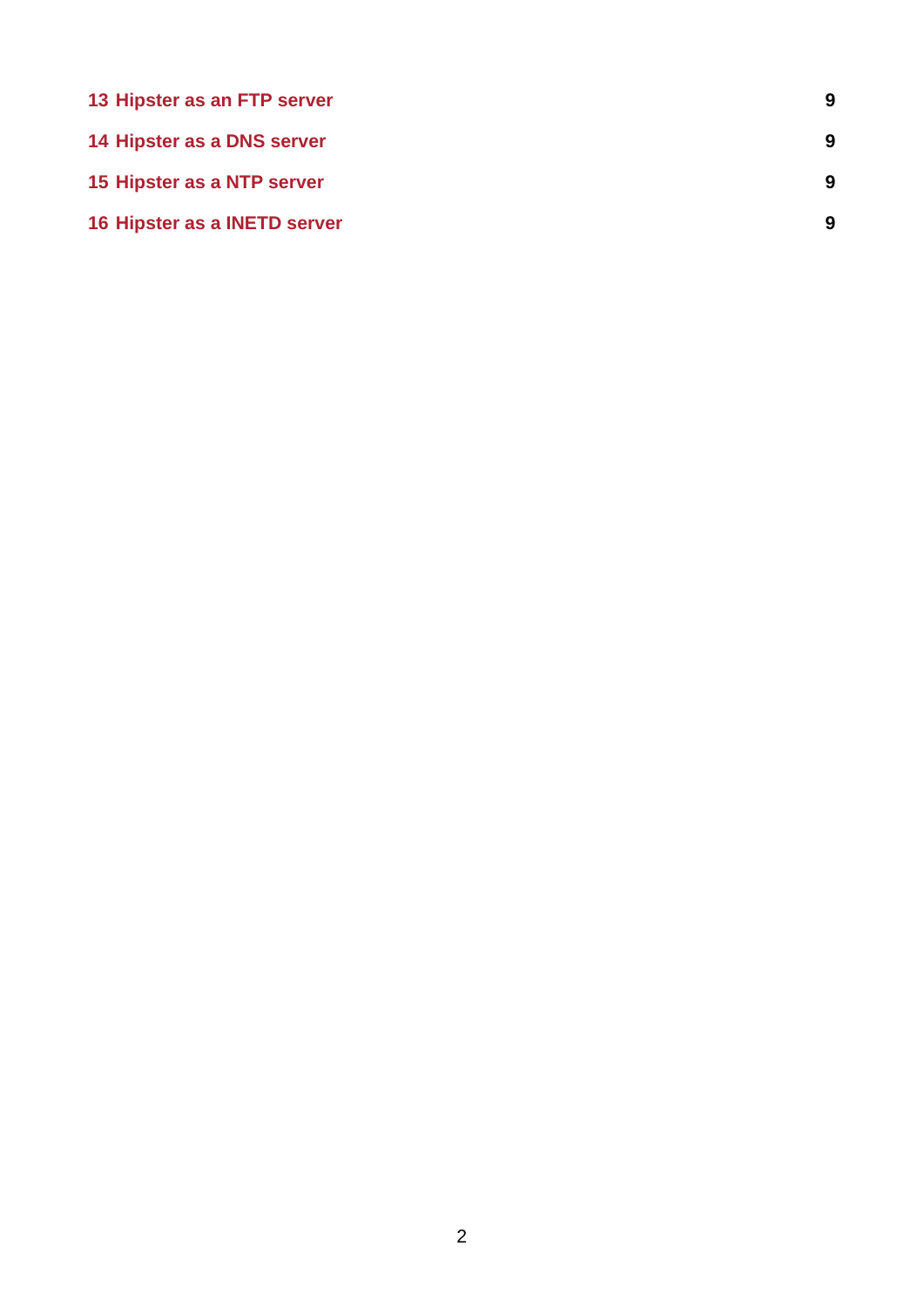#### **NOTE:** This is a **DRAFT** document which may contain errors! Help us improve and expand this site. Please see the **Contrib** section for more details about joining the OpenIndiana Documentation Team.

< Place holder for Introduction content >

## <span id="page-2-0"></span>**1 PPP**

< Place holder for content >

## <span id="page-2-1"></span>**2 PPPoE**

< Place holder for content >

## <span id="page-2-2"></span>**3 Email**

< Place holder for content >

### <span id="page-2-3"></span>**4 WWW server**

- Apache
- nginx

## <span id="page-2-4"></span>**5 Firewalls**

Firewalls are used to filter network traffic based on rules set by the system administrator. Firewall can protect your personal computer or whole company's network from unauthorized network while allowing passage of legitimate network traffic.

### <span id="page-2-5"></span>**5.1 IP Filter**

OpenIndiana comes with built-in firewall, IP Filter. IP Filter is the stateful packet filtering and network address translation (NAT) mechanism. IP filter can filter any kind of traffic based on source or destination IP address or pool of IP addresses, source or destination ports, interface or direction of the network traffic. OpenIndiana IP Filter is derived from open source IPFilter software.

### **NOTE:**

To manage IP Filter rules one must assume a role that includes IP Filter Management profile rights or superuser (**root**).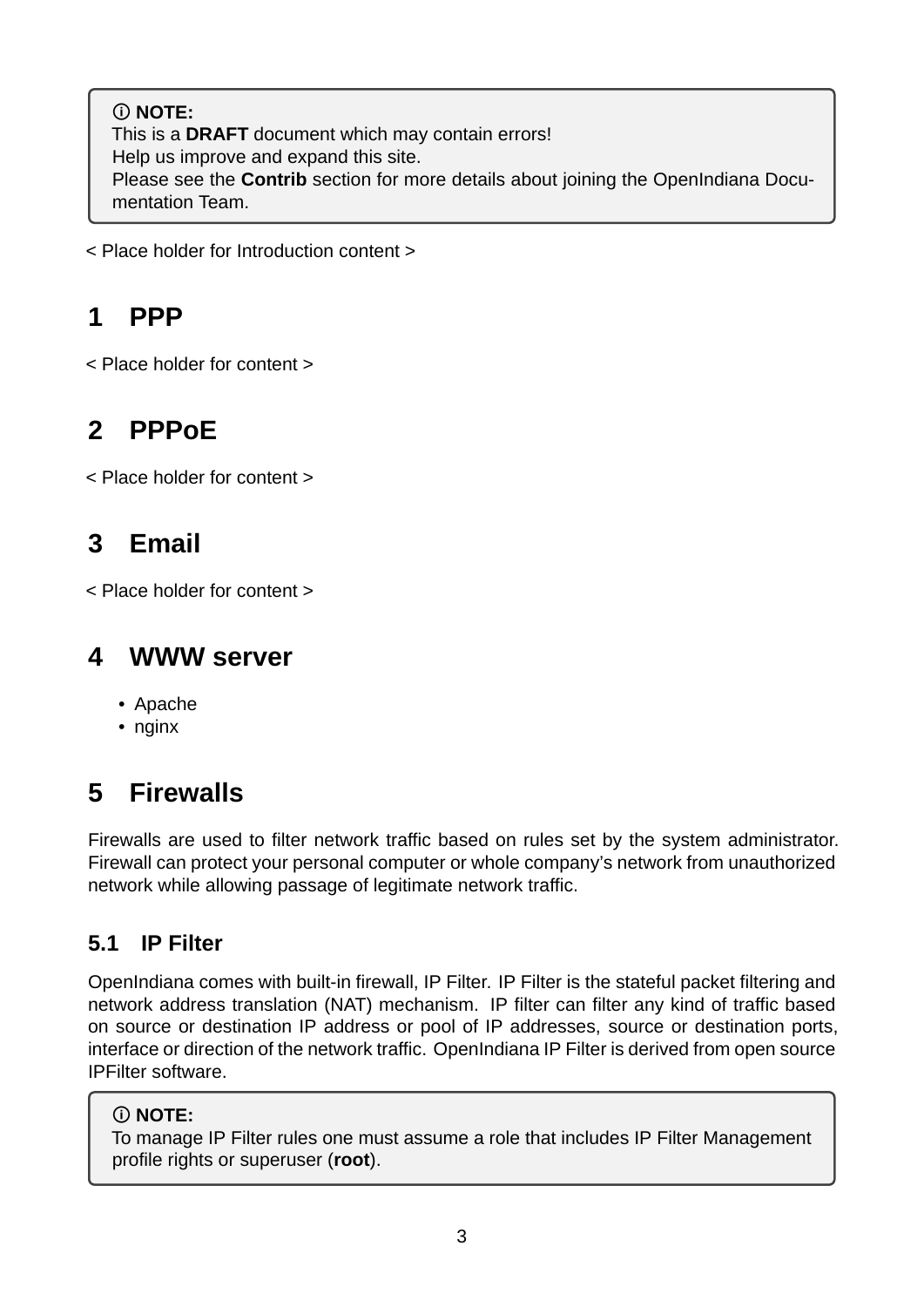### **5.2 IP Filter configuration**

IP Filter is configured by loadable configurations files stored in /etc/ipf. One can create several configuration files in /etc/ipf for firewall configuration:

- <span id="page-3-0"></span>• **ipf.conf** - stores packet filtering rules
- **ipnat.conf** defines NAT rules
- **ippol.conf** address pool configuration

If IP Filter SMF service is enabled then the configured rules will be automatically loaded at every boot time of the operating system.

### **5.3 Packet Filtering**

<span id="page-3-1"></span>IP Filter ruleset can be configured with the ipf(1M) or /etc/ipf/ipf.conf file. Rules are processed by the *"the last matching rule wins"* logic. This means that packet passing the IP Filter ruleset from the beggining and the action of the last rule that matched the packet is applied. There are two exceptions, which change t[his proc](https://illumos.org/man/1M/ipf)essing. The first one is the use of **quick** keyword, which will apply the rule on the packet and stop further filter rules checks. Another exception is the **group** keyword, which matches packet. Only rules with **group** keyword are used for packet processing.

#### **5.3.1 Filtering rules syntax**

The following format is used to create filtering rules:

#### <span id="page-3-2"></span>**action [in|out] option keyword, keyword..**

Every rule begins with the action. Action can be one of these:

- **block** denies packets from passing the filter
- **pass** allows packets to pass the filter
- $\cdot$  log  $\cdot$  logs the packet. ipmon(1M) is used to view the log file.
- **count** counts packet into the filter statistics. Use ipfstat(1M) to display the statistics.
- **skip** number skips the filter over number filtering rules
- •**auth** user program i[s requested](https://illumos.org/man/1M/ipmon) to perform packet authentification in order to decide if the packet should be passed or not

Following the action, the next word is **in** or **out**. This determines in which direction rules are applied, e.g incoming or outgoing packets.

The option keyword is next. One can choose from:

- **log** logs the packet is the packet matched the rule. Use ipmon(1M) to view the log.
- **quick** rule with quick keyword is executed if packet matches it. No further rules checking is done.
- **on** interface rule is applied only on interface in both directions
- **dup-to** interface packet is copied and sent out on interf[ace to speci](https://illumos.org/man/1M/ipmon)fied IP address
- **to** interface packet is moved to an outbound queue on interface

Next are the keywords that determine if the packet matches the rule. The following keywords shown here can be used: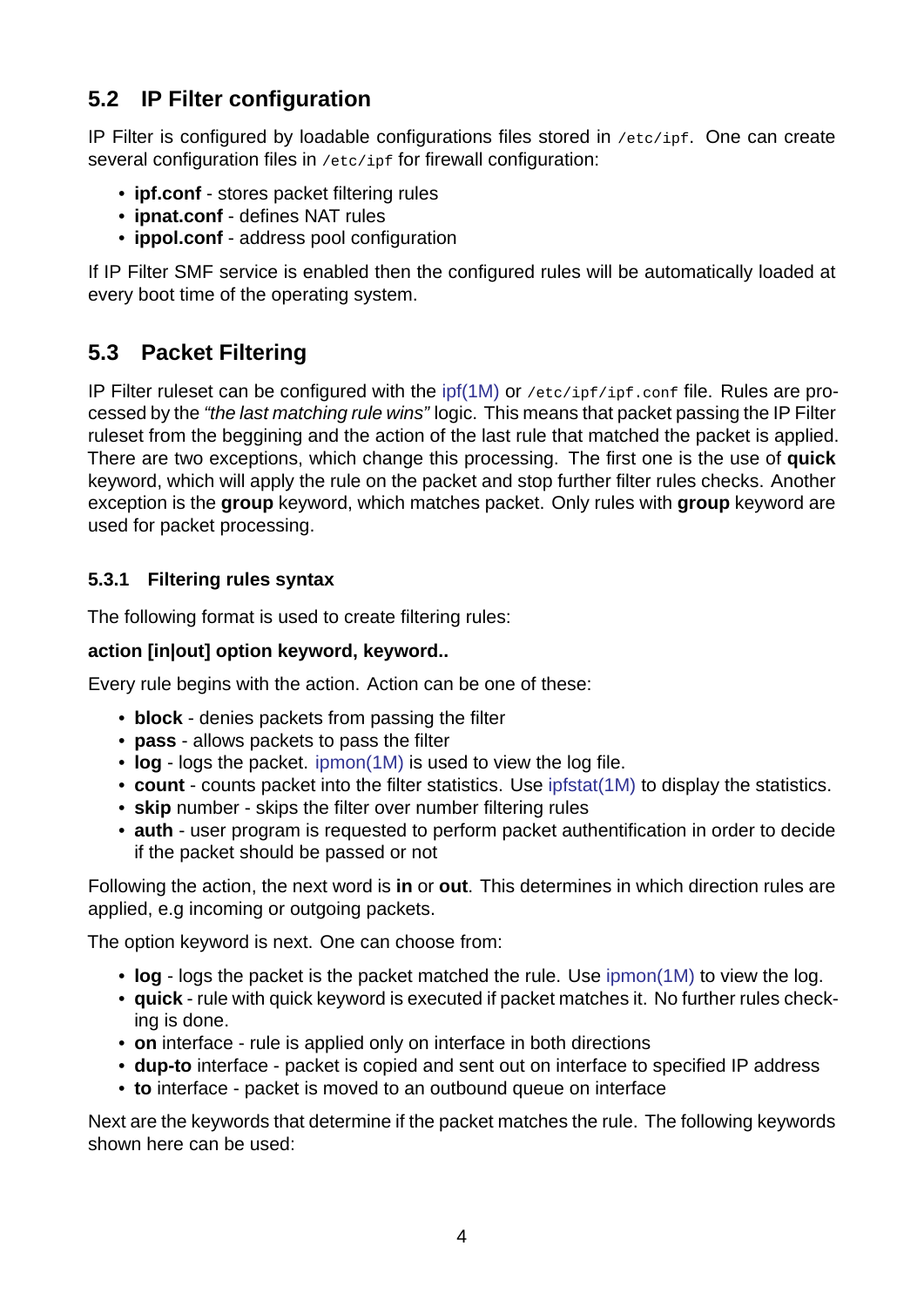- tos packet is filtered based on the type-of-service value written as decimal or hexadecimal integer.
- **ttl** packet is matched based on its time-to-live value.
- **proto** used to match a specific protocol. Any protocol name from /etc/protocols or its decimal representation can be used.
- **from/to/all/any** matches either source or destination IP address of the packet and the port number. All accepts packet from any source to any destination.
- with matches specified attributes associated with the packet. Inserted not/no in front of the keyword matches the packet only if the option is not present.
- **flags** filters based on TCP flags that are set.
- **icmp-type** filters based on ICMP type.
- **keep** keep-options determines whetever state should be kept for a packet. state stores information about the session and can be kept on TCP, UDP, and ICMP packets. The frags keeps information about packet fragments and apllies them to later fragments. This option allows matching packets to pass without further ruleset evalution.
- **head** number creates new group for filtering rules denoted by number.
- group number adds the rule to group number. The default group value is 0.

In the following example we will block all incoming packet on igb0 from 10.0.0.0/8. This rule should be included in one's ruleset:

block in quick on igb0 from 10.0.0.0/8 to any

#### **5.3.2 Address pools**

<span id="page-4-0"></span>Address pools group multiple IP addresses/networks into a single reference that can be used in IP Filter rules.

## **6 NAT (Network Address Translation)**

<span id="page-4-1"></span>NAT is used in case when one needs to do address or port translation. This happens when one wants to connect multiple computers at home and share the network connection or when one wants to do port forwarding. NAT on OpenIndiana is set up in /etc/ipf/ipnat.conf and work regarding NATs is done with ipnat(1M).

### **6.1 NAT rules syntax**

To create NAT rules use the following syntax:

<span id="page-4-2"></span>command interface-name parameters

Every rule begins with command from one of these:

- **map** maps one IP address or network to another IP address or network.
- **rdr** redirects packet from one IP address and port to another IP address and port.
- **bimap** creates bidirectorial NAT between an external and an internal IP address.
- map-block establishes static IP address-based translation.

Interface named is used after command, e.g. **igb0**.

To determine NAT configuration one has to use one of the following parameters: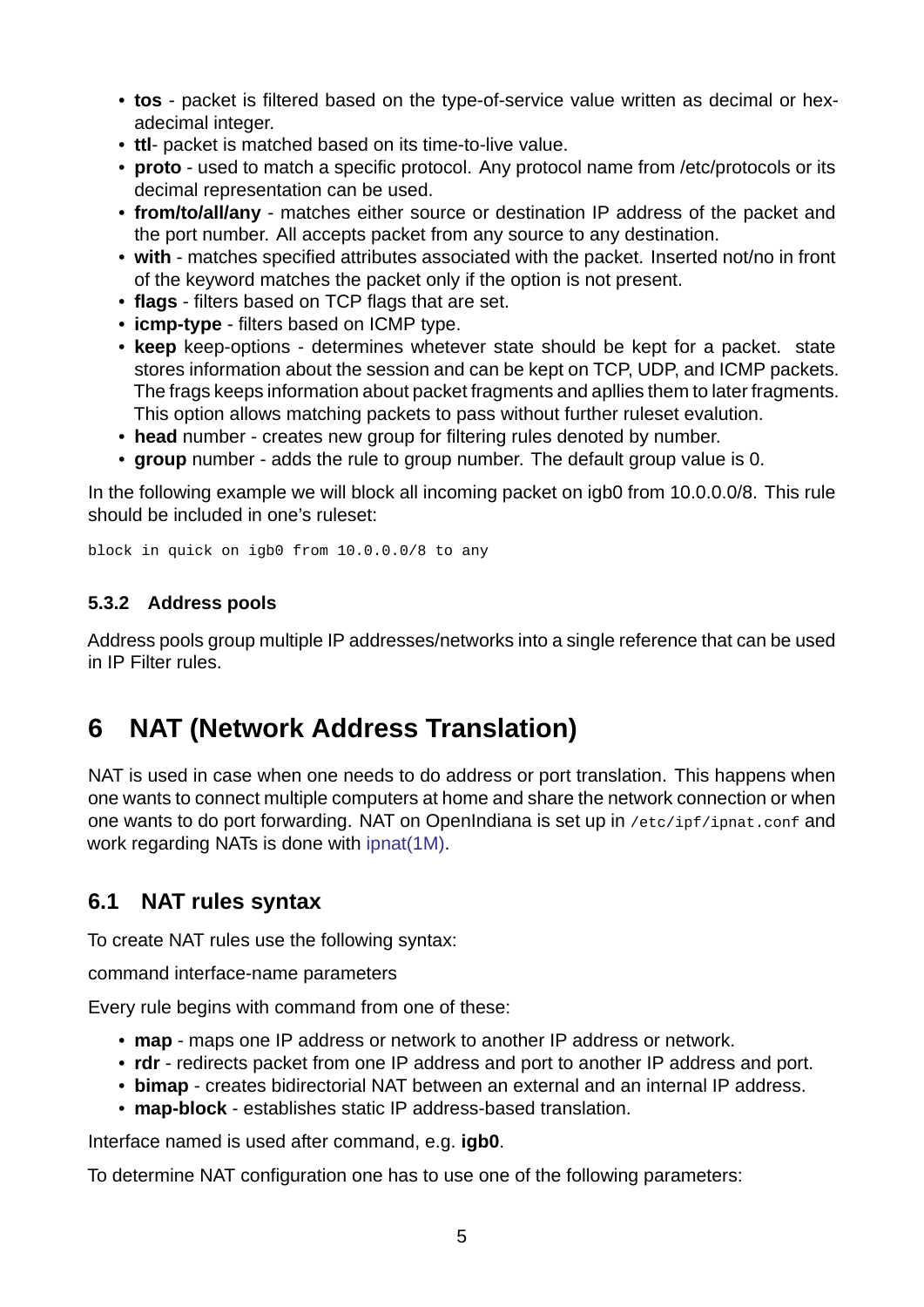- **ipmask** designates the network mask.
- **dstipmask** designates the address ipmask is translated to.
- **mapport** designates TCP or UDP protocols along with range of ports.

Assuming we have an external IP address 10.0.0.1/24 on interface eg1000 and an internal range of 192.168.1.0/24. The example NAT rule would look like this:

map eg1000 192.168.0.0/24 -> 10.0.0.1/24

#### **NOTE:**

NAT is not usable with IPv6 IP filter as NAT is deprecated in IPv6. NAT can be only used with IPv4 addresses.

## <span id="page-5-0"></span>**7 Advanced Networking**

< Place holder for content >

## <span id="page-5-1"></span>**8 Crossbow**

< Place holder for content >

## <span id="page-5-2"></span>**9 Hipster as a NAS**

OpenIndiana provides several ways to share data with network clients.

| Implementation | <b>Description</b><br>Kernel based SMB file sharing solution<br>offering ZFS integration, ease of use, and<br>relatively simple configuration.                     |  |  |  |
|----------------|--------------------------------------------------------------------------------------------------------------------------------------------------------------------|--|--|--|
| <b>CIFS</b>    |                                                                                                                                                                    |  |  |  |
| <b>SAMBA</b>   | Modern userland based SMB file sharing<br>solution providing support for newer SMB<br>protocols (SMB 2.1) and better compatibility<br>with modern Windows clients. |  |  |  |
| <b>NFS</b>     | The Network File System was originally<br>developed by Sun Microsystems.                                                                                           |  |  |  |

#### **DOC TEAM NOTE:**

ITEMS TO WRITE ABOUT:

For a variation of configuring a home NAS - this could be done virtually as well

- Running OI as a VMware EXSI quest
	- **–** Local storage hardware is passed through to the OI guest and then shared via ISCSI, CIFS, NFS, etc.

For help writing this section, see the following OpenSolaris references: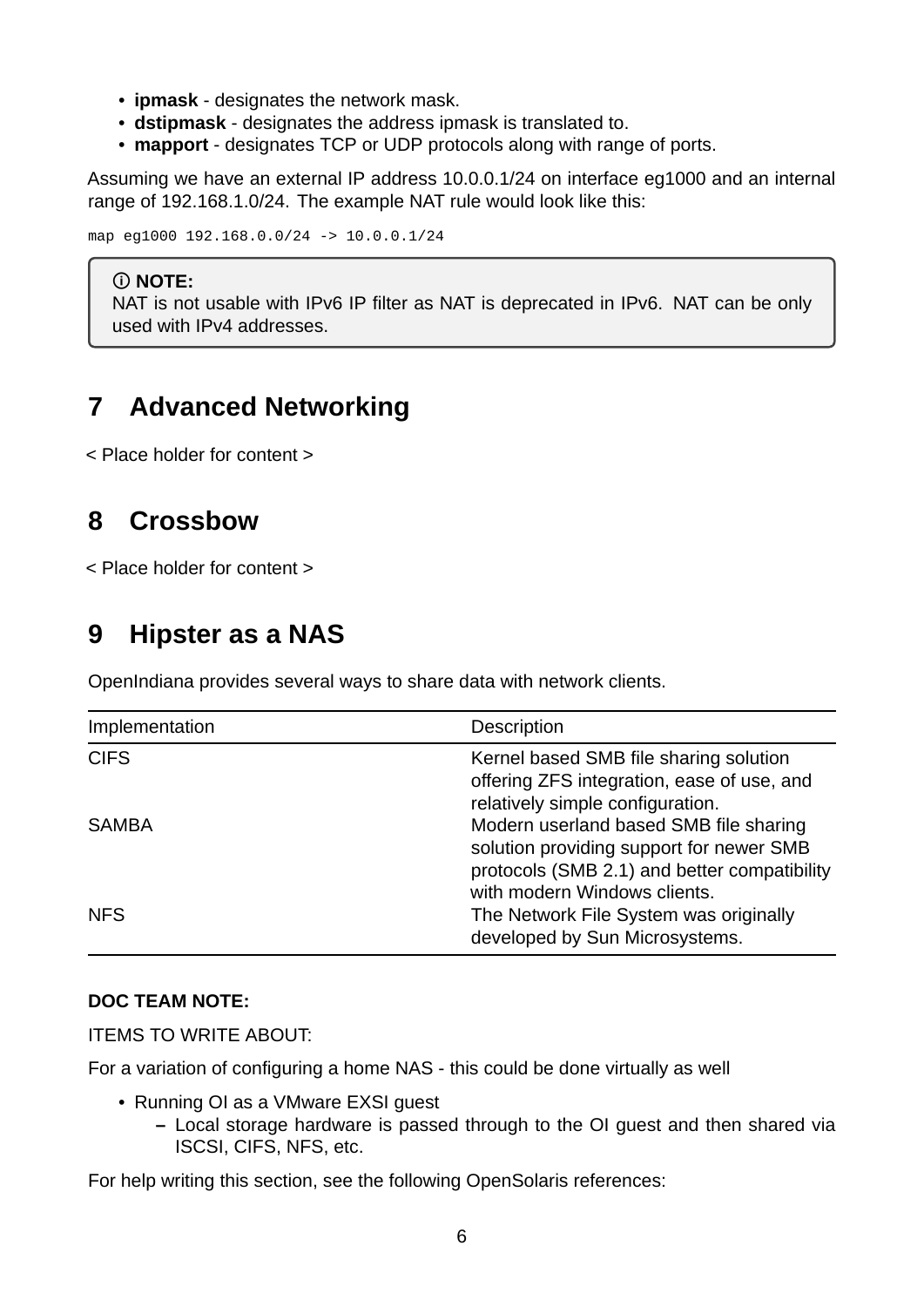- Setting Up an OpenSolaris NAS Box
- Getting Started With the Solaris CIFS Service
- How to enable guest access to a Solaris CIFS share
- [Solaris CIFS Service Troubleshooting](https://web.archive.org/web/20091008234550/http://developers.sun.com/openstorage/articles/opensolaris_nas.html)
- [What's New With Solaris CIFS](https://web.archive.org/web/20091005070838/http://wiki.genunix.org/wiki/index.php/Getting_Started_With_the_Solaris_CIFS_Service)
- [CIFS Technical References](https://web.archive.org/web/20091021005616/http://blogs.sun.com/afshinsa/entry/how_to_enable_guest_access)

Also have a look at the [OpenSolaris CIFS A](https://web.archive.org/web/20091126111451/http://wiki.genunix.org/wiki/index.php/Solaris_CIFS_Service_Troubleshooting)dministration Guide

### **9.1 [Hipster as a CIFS se](https://web.archive.org/web/20090725231658/http://wiki.genunix.org/wiki/index.php/CIFS_Technical_References)[rver \(workgroup\)](https://docs.oracle.com/cd/E19120-01/open.solaris/820-2429/820-2429.pdf)**

<span id="page-6-0"></span>< Placeholder for introduction content >

#### **9.1.1 Commands used**

- sharemgr configure and manage file sharing
- <span id="page-6-1"></span>• smbadm - configure and manage CIFS local groups and users, and manage domain membership
- zfs configures ZFS file systems
- passwd change login password and password attributes
- chown change file ownership

#### **9.1.2 Configuration steps**

Start by listing available storage pools.

<span id="page-6-2"></span>zfs list

| NAME    |  | USED AVAIL REFER MOUNTPOINT |
|---------|--|-----------------------------|
| storage |  | 498K 899G 19K / storage     |

Create your ZFS dataset to be shared via CIFS/SMB.

zfs create  $-0$  casesensitivity=mixed  $-0$  sharesmb=on storage/backup

Start the CIFS service.

svcadm enable -r smb/server

Join the CIFS server to a workgroup.

smbadm join -w WORKGROUP

Configure PAM authentication for the CIFS service.

echo "other password required pam\_smb\_passwd.so.1 nowarn" >> /etc/pam.conf

Reset the password for the local user accounts which will be used for remotely accessing the CIFS/SMB share.

passwd <user\_account>

Set the share name to be used for the CIFS/SMB share.

zfs set sharesmb=name=backup storage/backup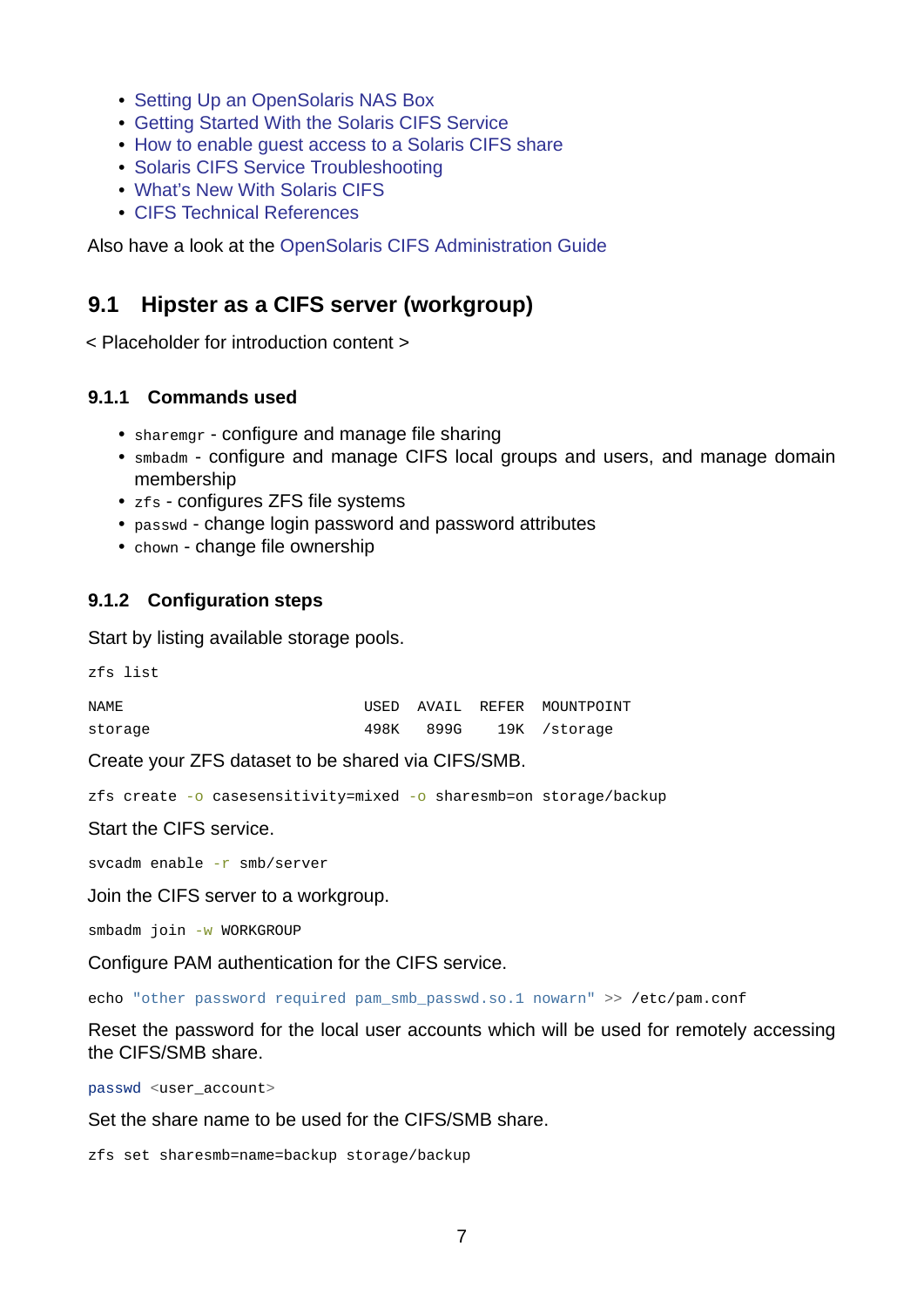Change the ownership of ZFS dataset to the user account which will be used for remotely accessing the CIFS/SMB share.

```
chown -R <user_account> /storage/backup
Verify everything is all set to go.
sharemgr show -vp
default nfs=()
smb smb=()
        * /var/smb/cvol smb=() ""
                  c$=/var/smb/cvol smb=(abe="false" guestok="false")
                  ↪ "Default Share"
zfs smb=()
    zfs/storage/backup smb=()
          backup=/storage/backup
```
You can create additional CIFS datasets using the following 4 commands.

- zfs create -o casesensitivity=mixed -o sharesmb=on <pool name/dataset name>
- zfs set sharesmb=name=<new\_share\_name> <pool\_name/dataset\_name>
- chown -R <user\_account> <path\_to\_dataset>
- $\bullet$  sharemgr show -vp

### **9.2 Hipster as a CIFS server (domain)**

<span id="page-7-0"></span>< Placeholder for introduction content >

#### **9.3 Hipster as a SAMBA server**

<span id="page-7-1"></span>< Place holder for content >

### **9.4 Configuring CIFS/SMB client connectivity**

<span id="page-7-2"></span>< Place holder for content >

#### **9.4.1 Adding a remote share using the Linux smbclient**

• Accessing an SMB Share With Linux Machines

#### <span id="page-7-3"></span>**9.4.2 Adding a remote share using the KDE Dolphin file manager GUI**

- [In the left hand pane click](http://www.tldp.org/HOWTO/SMB-HOWTO-8.html) *Network*
- <span id="page-7-4"></span>• In the right hand pane click *Add Network Folder*
- The Network Folder Wizard opens
- Select the radio button for *Microsoft Windows network drive* and click next
- Specify a name for the share can be anything this is just a label
- Specify the remote CIFS/SMB server name (or IP address)
- Specify the share name of the remote CIFS/SMB share
- Click the save and connect button